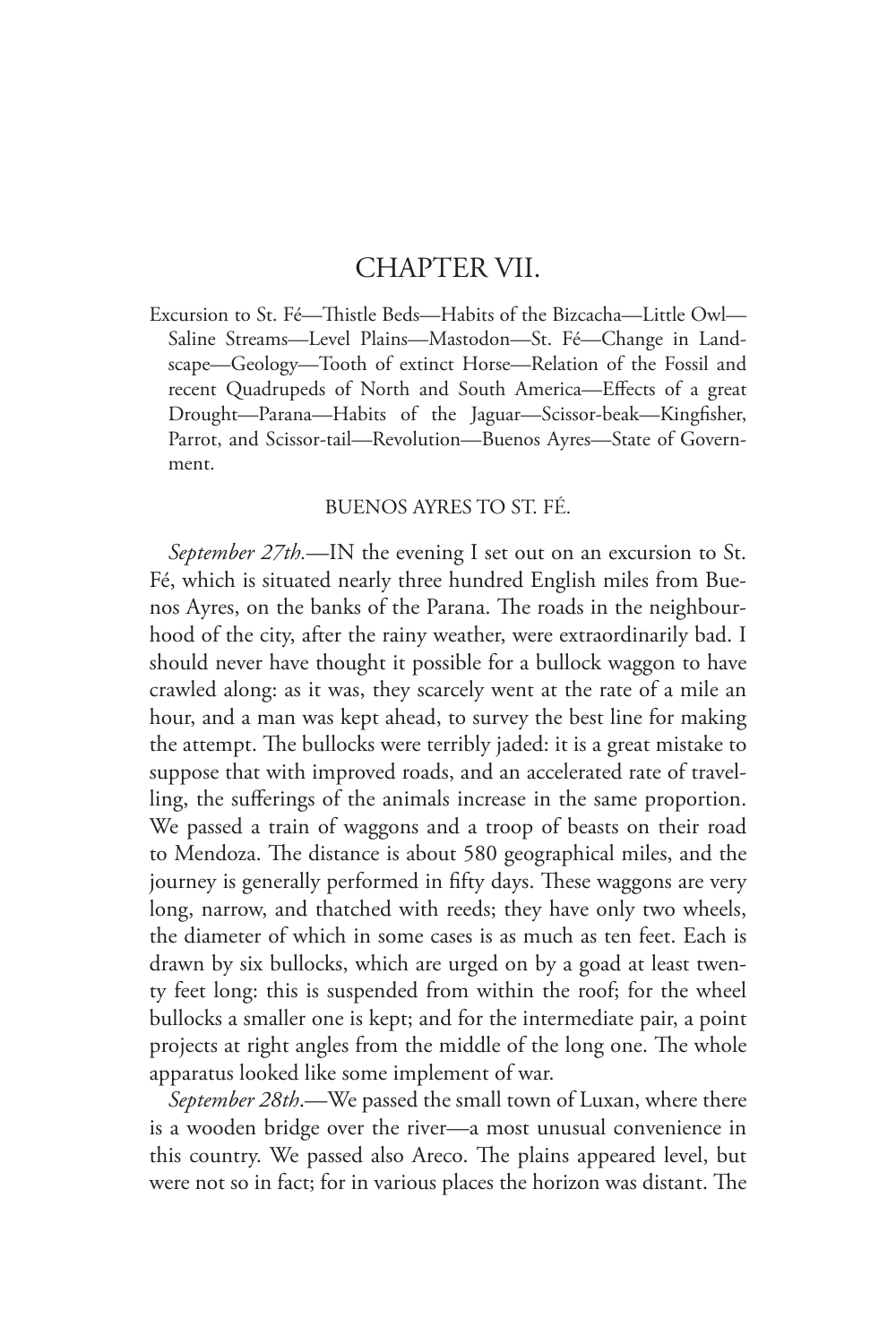estancias are here wide apart; for there is little good pasture, owing to the land being covered by beds either of an acrid clover, or of the great thistle. The latter, well known from the animated description given by Sir F. Head, were at this time of the year two-thirds grown; in some parts they were as high as the horse's back, but in others they had not yet sprung up, and the ground was bare and dusty as on a turnpike-road. The clumps were of the most brilliant green, and they made a pleasing miniature-likeness of broken forest land. When the thistles are full grown, the great beds are impenetrable, except by a few tracks, as intricate as those in a labyrinth. These are only known to the robbers, who at this season inhabit them, and sally forth at night to rob and cut throats with impunity. Upon asking at a house whether robbers were numerous, I was answered, "The thistles are not up yet;"—the meaning of which reply was not at first very obvious. There is little interest in passing over these tracts, for they are inhabited by few animals or birds, excepting the bizcacha and its friend the little owl.

The bizcacha\* is well known to form a prominent feature in the zoology of the Pampas. It is found as far south as the Rio Negro, in lat. 41°, but not beyond. It cannot, like the agouti, subsist on the gravelly and desert plains of Patagonia, but prefers a clayey or sandy soil, which produces a different and more abundant vegetation. Near Mendoza, at the foot of the Cordillera, it occurs in close neighbourhood with the allied alpine species. It is a very curious circumstance in its geographical distribution, that it has never been seen, fortunately for the inhabitants of Banda Oriental, to the eastward of the river Uruguay: yet in this province there are plains which appear admirably adapted to its habits. The Uruguay has formed an insuperable obstacle to its migration; although the broader barrier of the Parana has been passed, and the bizcacha is common in Entre Rios, the province between these two great rivers. Near Buenos Ayres these animals are exceedingly common. Their most favourite resort appears to be those parts of the plain which during one half of the year are covered with giant thistles, to the exclusion of other plants. The

The bizcacha (Lagostomus trichodactylus) somewhat resembles a large rabbit, but with bigger gnawing teeth and a long tail: it has, however, only three toes behind, like the agouti. During the last three or four years the skins of these animals have been sent to England for the sake of the fur.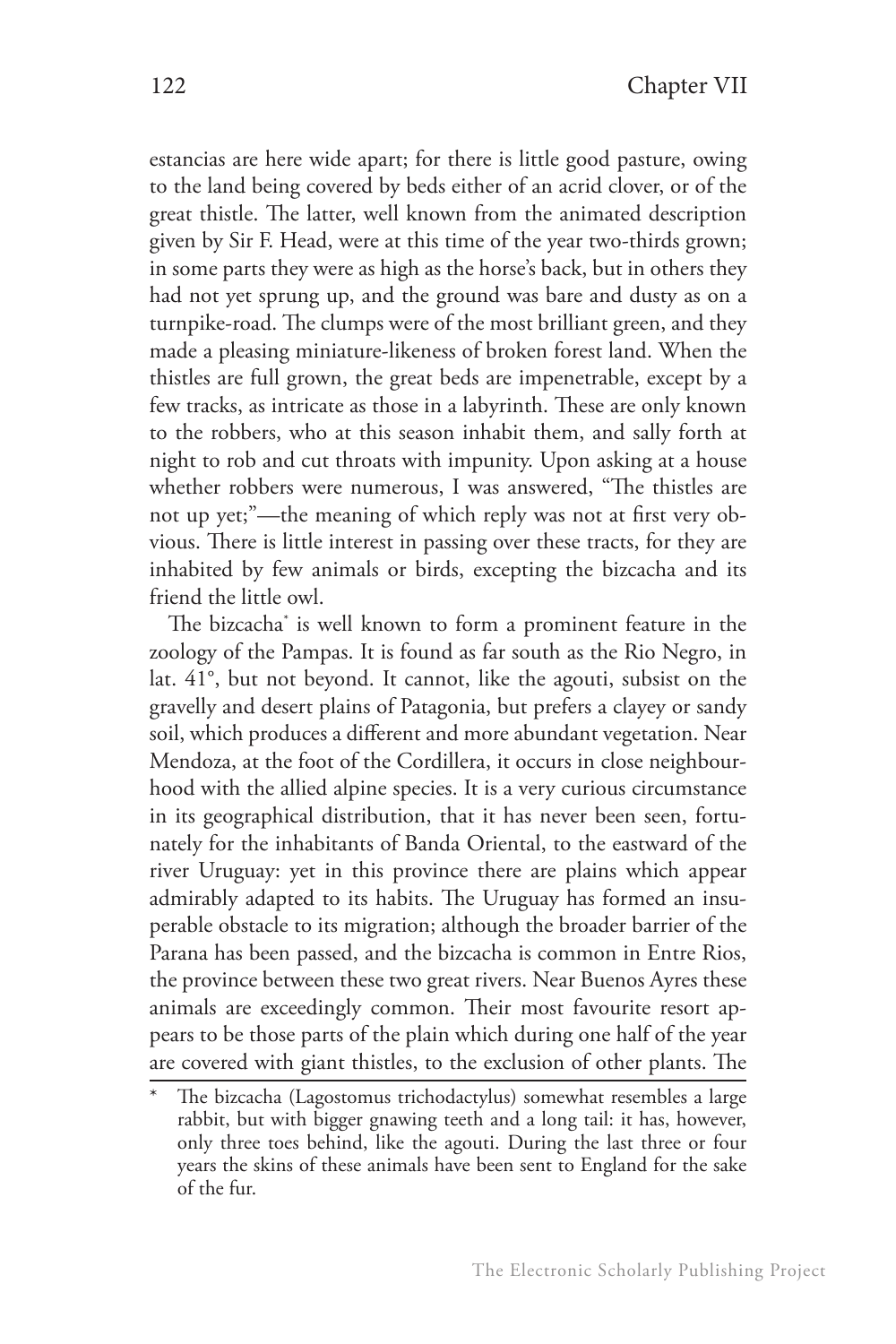Gauchos affirm that it lives on roots; which, from the great strength of its gnawing teeth, and the kind of places frequented by it, seems probable. In the evening the bizcachas come out in numbers, and quietly sit at the mouths of their burrows on their haunches. At such times they are very tame, and a man on horseback passing by seems only to present an object for their grave contemplation. They run very awkwardly, and when running out of danger, from their elevated tails and short front legs, much resemble great rats. Their flesh, when cooked, is very white and good, but it is seldom used.

The bizcacha has one very singular habit; namely, dragging every hard object to the mouth of its burrow: around each group of holes many bones of cattle, stones, thistle-stalks, hard lumps of earth, dry dung, &c., are collected into an irregular heap, which frequently amounts to as much as a wheelbarrow would contain. I was credibly informed that a gentleman, when riding on a dark night, dropped his watch; he returned in the morning, and by searching the neighbourhood of every bizcacha hole on the line of road, as he expected, he soon found it. This habit of picking up whatever may be lying on the ground any where near its habitation, must cost much trouble. For what purpose it is done, I am quite unable to form even the most remote conjecture: it cannot be for defence, because the rubbish is chiefly placed above the mouth of the burrow, which enters the ground at a very small inclination. No doubt there must exist some good reason; but the inhabitants of the country are quite ignorant of it. The only fact which I know analogous to it, is the habit of that extraordinary Australian bird, the Calodera maculata, which makes an elegant vaulted passage of twigs for playing in, and which collects near the spot, land and sea-shells, bones, and the feathers of birds, especially brightly coloured ones. Mr. Gould, who has described these facts, informs me, that the natives, when they lose any hard object, search the playing passages, and he has known a tobacco-pipe thus recovered.

The little owl (Athene cunicularia), which has been so often mentioned, on the plains of Buenos Ayres exclusively inhabits the holes of the bizcacha; but in Banda Oriental it is its own workman. During the open day, but more especially in the evening, these birds may be seen in every direction standing frequently by pairs on the hillock near their burrows. If disturbed they either enter the hole, or, utter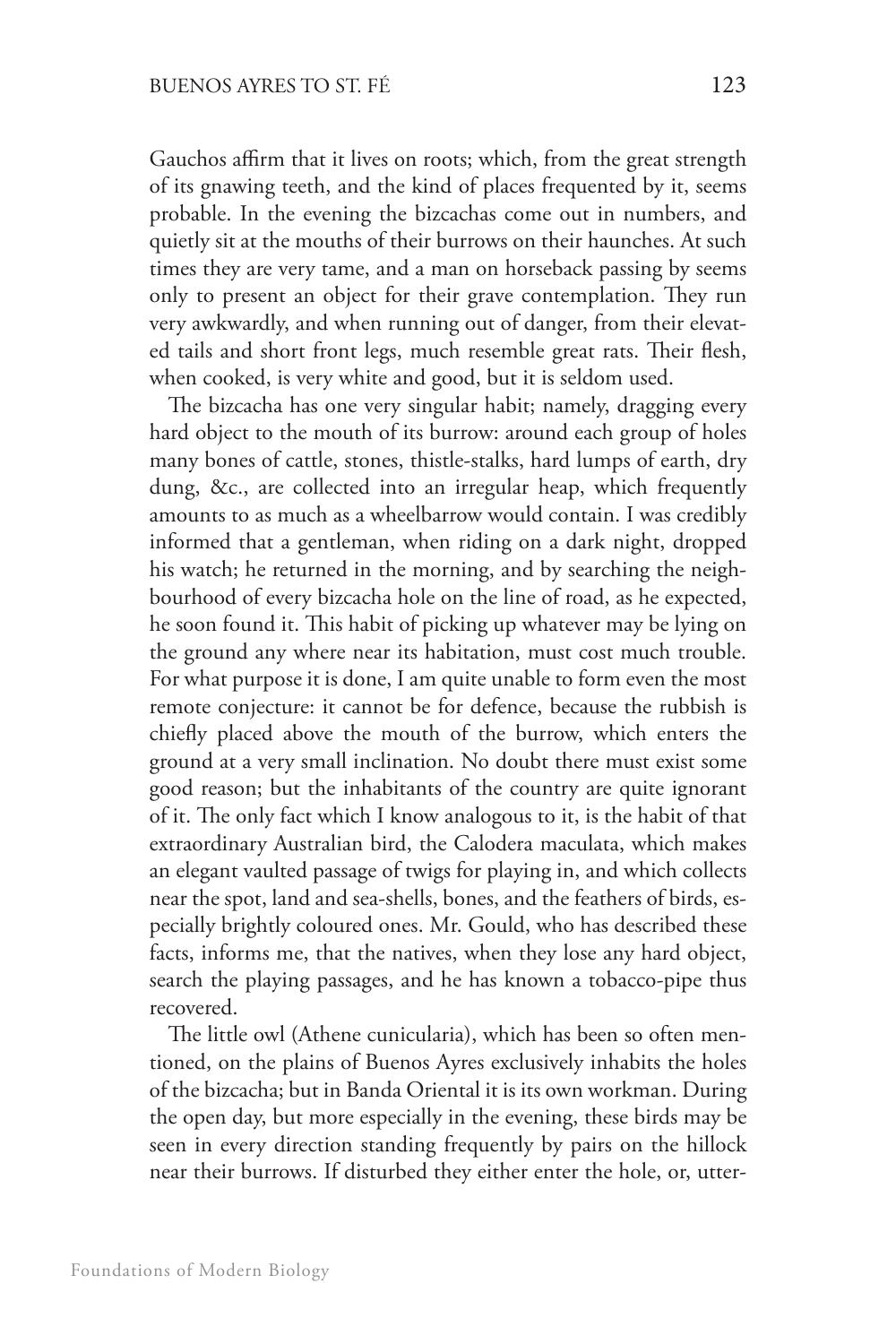ing a shrill harsh cry, move with a remarkably undulatory flight to a short distance, and then turning round, steadily gaze at their pursuer. Occasionally in the evening they may be heard hooting. I found in the stomachs of two which I opened the remains of mice, and I one day saw a small snake killed and carried away. It is said that snakes are their common prey during the daytime. I may here mention, as showing on what various kinds of food owls subsist, that a species killed among the islets of the Chonos Archipelago, had its stomach full of good-sized crabs. In India\* there is a fishing genus of owls, which likewise catches crabs.

In the evening we crossed the Rio Arrecife on a simple raft made of barrels lashed together, and slept at the post-house on the other side. I this day paid horse-hire for thirty-one leagues; and although the sun was glaring hot I was but little fatigued. When Captain Head talks of riding fifty leagues a day, I do not imagine the distance is equal to 150 English miles. At all events, the thirty-one leagues was only 76 miles in a straight line, and in an open country I should think four additional miles for turnings would be a sufficient allowance.

*29th and 30th.*—We continued to ride over plains of the same character. At San Nicolas I first saw the noble river of the Parana. At the foot of the cliff on which the town stands, some large vessels were at anchor. Before arriving at Rozario, we crossed the Saladillo, a stream of fine clear running water, but too saline to drink. Rozario is a large town built on a dead level plain, which forms a cliff about sixty feet high over the Parana. The river here is very broad, with many islands, which are low and wooded, as is also the opposite shore. The view would resemble that of a great lake, if it were not for the linearshaped islets, which alone give the idea of running water. The cliffs are the most picturesque part; sometimes they are absolutely perpendicular, and of a red colour; at other times in large broken masses, covered with cacti and mimosa-trees. The real grandeur, however, of an immense river like this, is derived from reflecting how important a means of communication and commerce it forms between one nation and another; to what a distance it travels; and from how vast a territory it drains the great body of fresh water which flows past your feet.

Journal of Asiatic Soc., vol. v. p. 363.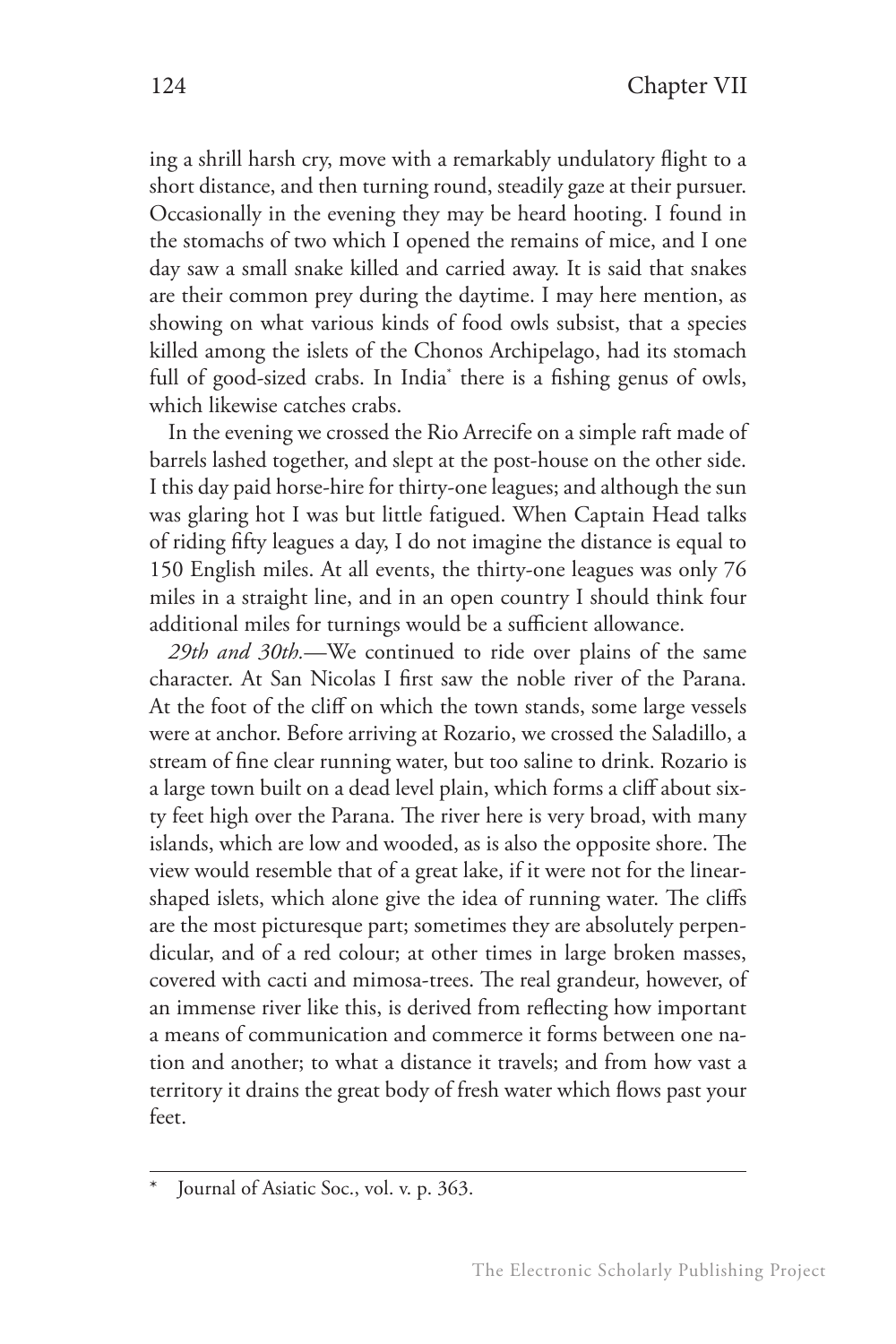For many leagues north and south of San Nicolas and Rozario, the country is really level. Scarcely anything which travellers have written about its extreme flatness, can be considered as exaggeration. Yet I could never find a spot where, by slowly turning round, objects were not seen at greater distances in some directions than in others; and this manifestly proves inequality in the plain. At sea, a person's eye being six feet above the surface of the water, his horizon is two miles and four-fifths distant. In like manner, the more level the plain, the more nearly does the horizon approach within these narrow limits; and this, in my opinion, entirely destroys that grandeur which one would have imagined that a vast level plain would have possessed.

*October 1st*.—We started by moonlight and arrived at the Rio Tercero by sunrise. This river is also called the Saladillo, and it deserves the name, for the water is brackish. I stayed here the greater part of the day, searching for fossil bones. Besides a perfect tooth of the Toxodon, and many scattered bones, I found two immense skeletons near each other, projecting in bold relief from the perpendicular cliff of the Parana. They were, however, so completely decayed, that I could only bring away small fragments of one of the great molar teeth; but these are sufficient to show that the remains belonged to a Mastodon, probably to the same species with that, which formerly must have inhabited the Cordillera in Upper Peru in such great numbers. The men who took me in the canoe, said they had long known of these skeletons, and had often wondered how they had got there: the necessity of a theory being felt, they came to the conclusion that, like the bizcacha, the mastodon was formerly a burrowing animal! In the evening we rode another stage, and crossed the Monge, another brackish stream, bearing the dregs of the washings of the Pampas.

*October 2nd*.—We passed through Corunda, which, from the luxuriance of its gardens, was one of the prettiest villages I saw. From this point to St. Fé the road is not very safe. The western side of the Parana northward, ceases to be inhabited; and hence the Indians sometimes comedown thus far, and waylay travellers. The nature of the country also favours this, for instead of a grassy plain, there is an open woodland, composed of low prickly mimosas. We passed some houses that had been ransacked and since deserted; we saw also a spectacle, which my guides viewed with high satisfaction; it was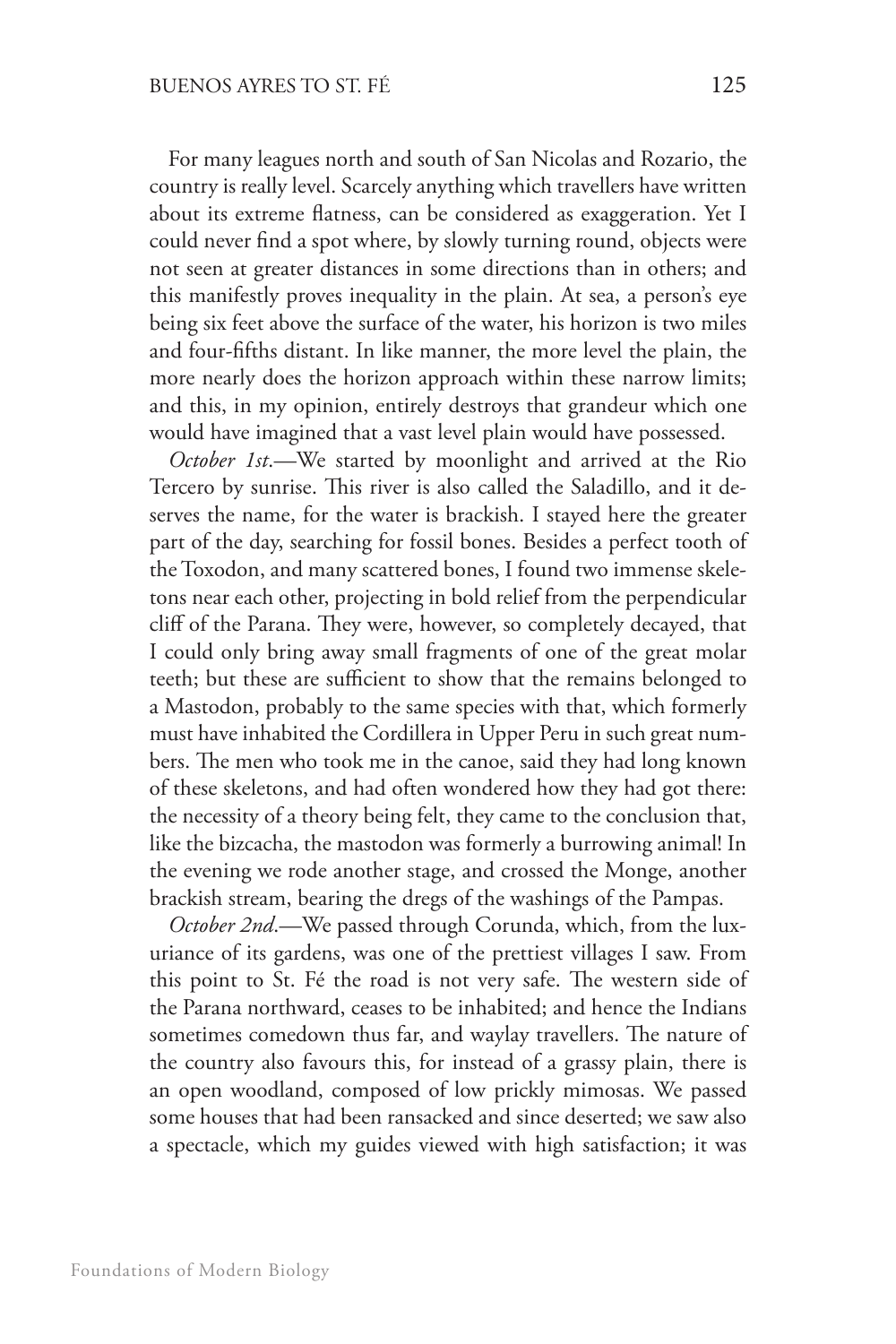the skeleton of an Indian with the dried skin hanging on the bones, suspended to the branch of a tree.

In the morning we arrived at St. Fé. I was surprised to observe how great a change of climate a difference of only three degrees of latitude between this place and Buenos Ayres had caused. This was evident from the dress and complexion of the men—from the increased size of the ombu-trees—the number of new cacti and other plants—and especially from the birds. In the course of an hour I remarked halfa-dozen birds, which I had never seen at Buenos Ayres. Considering that there is no natural boundary between the two places, and that the character of the country is nearly similar, the difference was much greater than I should have expected.

*October 3rd and 4th.*—I was confined for these two days to my bed by a headach. A good-natured old woman, who attended me, wished me to try many odd remedies. A common practice is, to bind an orange-leaf or a bit of black plaster to each temple: and a still more general plan is, to split a bean into halves, moisten them, and place one on each temple, where they will easily adhere. It is not thought proper ever to remove the beans or plaster, but to allow them to drop off; and sometimes, if a man, with patches on his head, is asked, what is the matter? he will answer, " I had a headach the day before yesterday." Many of the remedies used by the people of the country are ludicrously strange, but too disgusting to be mentioned. One of the least nasty is to kill and cut open two puppies and bind them on each side of a broken limb. Little hairless dogs are in great request to sleep at the feet of invalids.

St. Fé is a quiet little town, and is kept clean and in good order. The governor, Lopez, was a common soldier at the time of the revolution; but has now been seventeen years in power. This stability of government is owing to his tyrannical habits; for tyranny seems as yet better adapted to these countries than republicanism. The governor's favourite occupation is hunting Indians: a short time since he slaughtered forty-eight, and sold the children at the rate of three or four pounds apiece.

*October 5th*.—We crossed the Parana to St. Fé Bajada, a town on the opposite shore. The passage took some hours, as the river here consisted of a labyrinth of small streams, separated by low wooded islands. I had a letter of introduction to an old Catalonian Spaniard,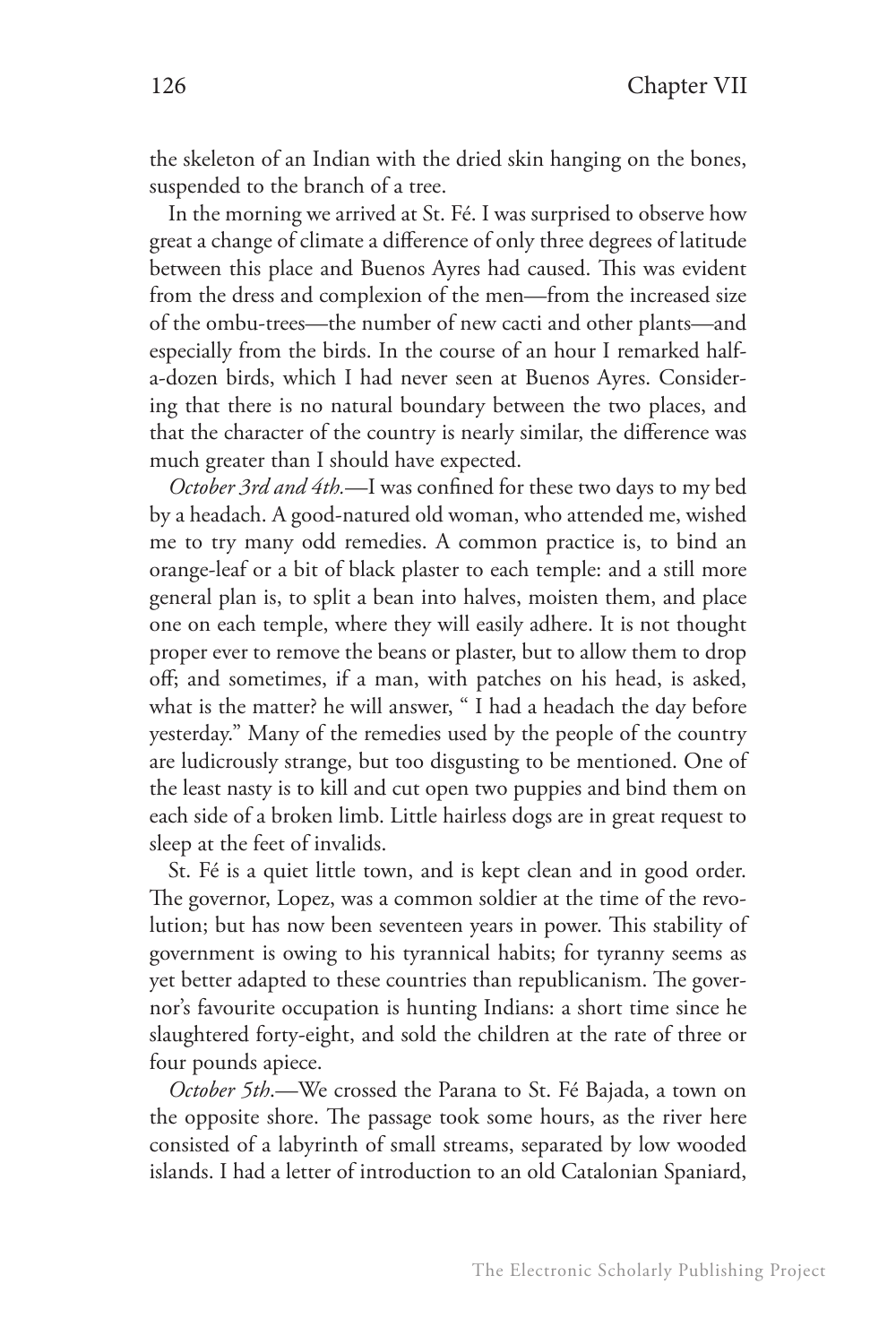who treated me with the most uncommon hospitality. The Bajada is the capital of Entre Rios. In 1825 the town contained 6000 inhabitants, and the province 30,000; yet, few as the inhabitants are, no province has suffered more from bloody and desperate revolutions. They boast here of representatives, ministers, a standing army, and governors: so it is no wonder that they have their revolutions. At some future day this must be one of the richest countries of La Plata. The soil is varied and productive; and its almost insular form gives it two grand lines of communication by the rivers Parana and Uruguay.

I was delayed here five days, and employed myself in examining the geology of the surrounding country, which was very interesting. We here see at the bottom of the cliffs, beds containing sharks' teeth and sea-shells of extinct species, passing above into an indurated marl, and from that into the red clayey earth of the Pampas, with its calcareous concretions and the bones of terrestrial quadrupeds. This vertical section clearly tells us of a large bay of pure salt-water, gradually encroached on, and at last converted into the bed of a muddy estuary, into which floating carcasses were swept. At Punta Gorda, in Banda Oriental, I found an alternation of the Pampæan estuary deposit, with a limestone containing some of the same extinct seashells; and this shows either a change in the former currents, or more probably an oscillation of level in the bottom of the ancient estuary. Until lately, my reasons for considering the Pampæan formation to be an estuary deposit were, its general appearance, its position at the mouth of the existing great river the Plata, and the presence of so many bones of terrestrial quadrupeds: but now Professor Ehrenberg has had the kindness to examine for me a little of the red earth, taken from low down in the deposit, close to the skeletons of the mastodon, and he finds in it many infusoria, partly salt-water and partly fresh-water forms, with the latter rather preponderating; and therefore, as he remarks, the water must have been brackish. M. A. d'Orbigny found on the banks of the Parana, at the height of a hundred feet, great beds of an estuary shell, now living a hundred miles lower down nearer the sea; and I found similar shells at a less height on the banks of the Uruguay: this shows that just before the Pampas was slowly elevated into dry land, the water covering it was brackish. Below Buenos Ayres there are upraised beds of sea-shells of existing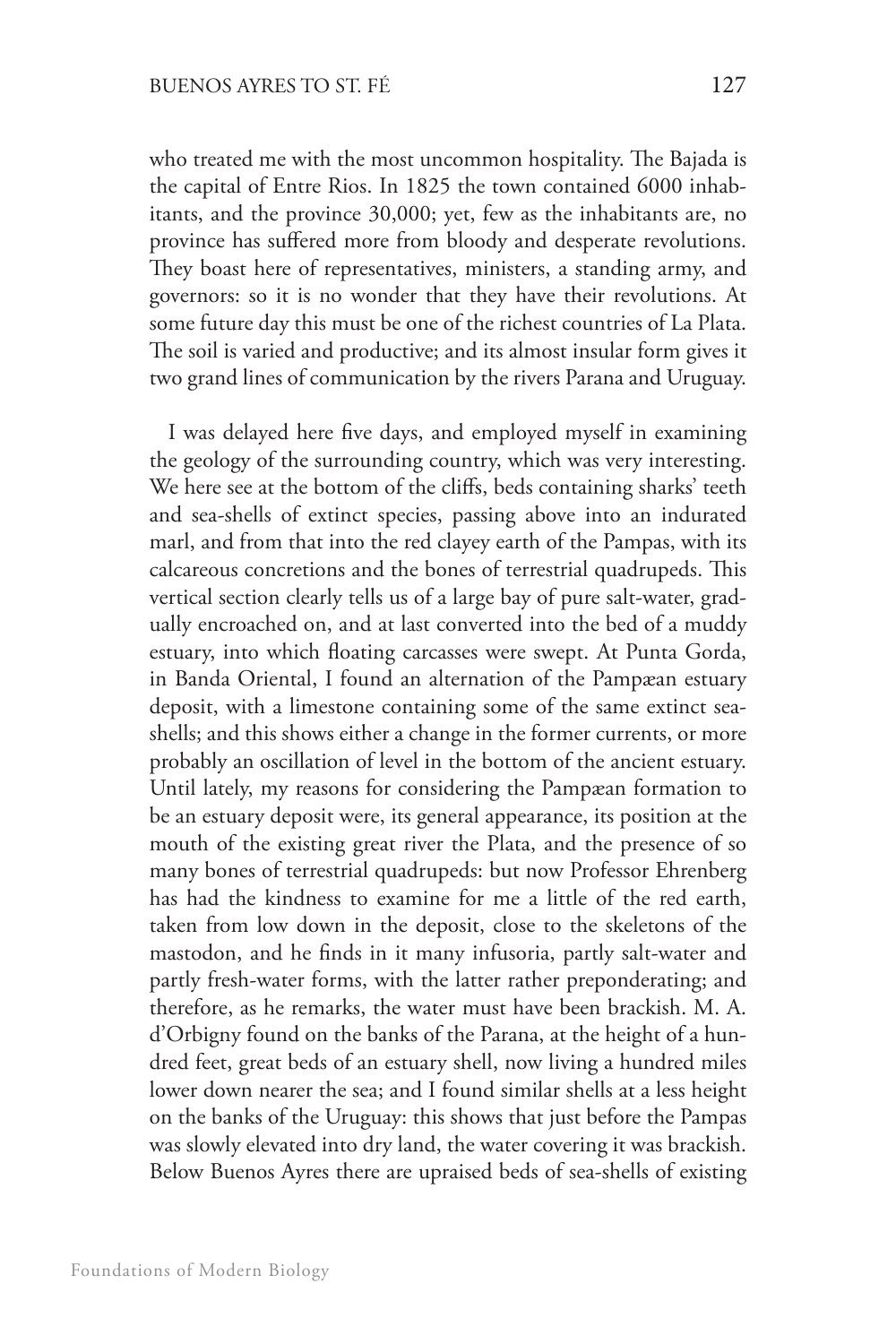species, which also proves that the period of elevation of the Pampas was within the recent period.

In the Pampæan deposit at the Bajada I found the osseous armour of a gigantic armadillo-like animal, the inside of which, when the earth was removed, was like a great cauldron; I found also teeth of the Toxodon and Mastodon, and one tooth of a Horse, in the same stained and decayed state. This latter tooth greatly interested me,\* and I took scrupulous care in ascertaining that it had been embedded contemporaneously with the other remains; for I was not then aware that amongst the fossils from Bahia Blanca there was a horse's tooth hidden in the matrix: nor was it then known with certainty that the remains of horses are common in North America. Mr. Lyell has lately brought from the United States a tooth of a horse; and it is an interesting fact, that Professor Owen could find in no species, either fossil or recent, a slight but peculiar curvature characterizing it, until he thought of comparing it with my specimen found here: he has named this American horse Equus curvidens. Certainly it is a marvellous fact in the history of the Mammalia, that in South America a native horse should have lived and disappeared, to be succeeded in after ages by the countless herds descended from the few introduced with the Spanish colonists!

The existence in South America of a fossil horse, of the mastodon, possibly of an elephant,† and of a hollow-horned ruminant, discovered by MM. Lund and Clausen in the caves of Brazil, are highly interesting facts with respect to the geographical distribution of animals. At the present time, if we divide America, not by the Isthmus of Panama, but by the southern part of Mexico‡ in lat. 20°,

I need hardly state here that there is good evidence against any horse living in America at the time of Columbus.

<sup>†</sup> Cuvier, Ossemens Fossiles, tom. i. p. 158.

<sup>‡</sup> This is the geographical division followed by Lichtenstein, Swainson, Erichson, and Richardson. The section from Vera Cruz to Acapulco, given by Humboldt in the Polit. Essay on Kingdom of N. Spain, will show how immense a barrier the Mexican table-land forms. Dr. Richardson, in his admirable Report on the Zoology of N. America read before the Brit. Assoc. 1836 (p. 157), talking of the identification of a Mexican animal with the *Synetheres prehensilis*, says, "We do not know with what propriety, but if correct, it is, if not a solitary instance, at least very nearly so, of a rodent animal being common to North and South America."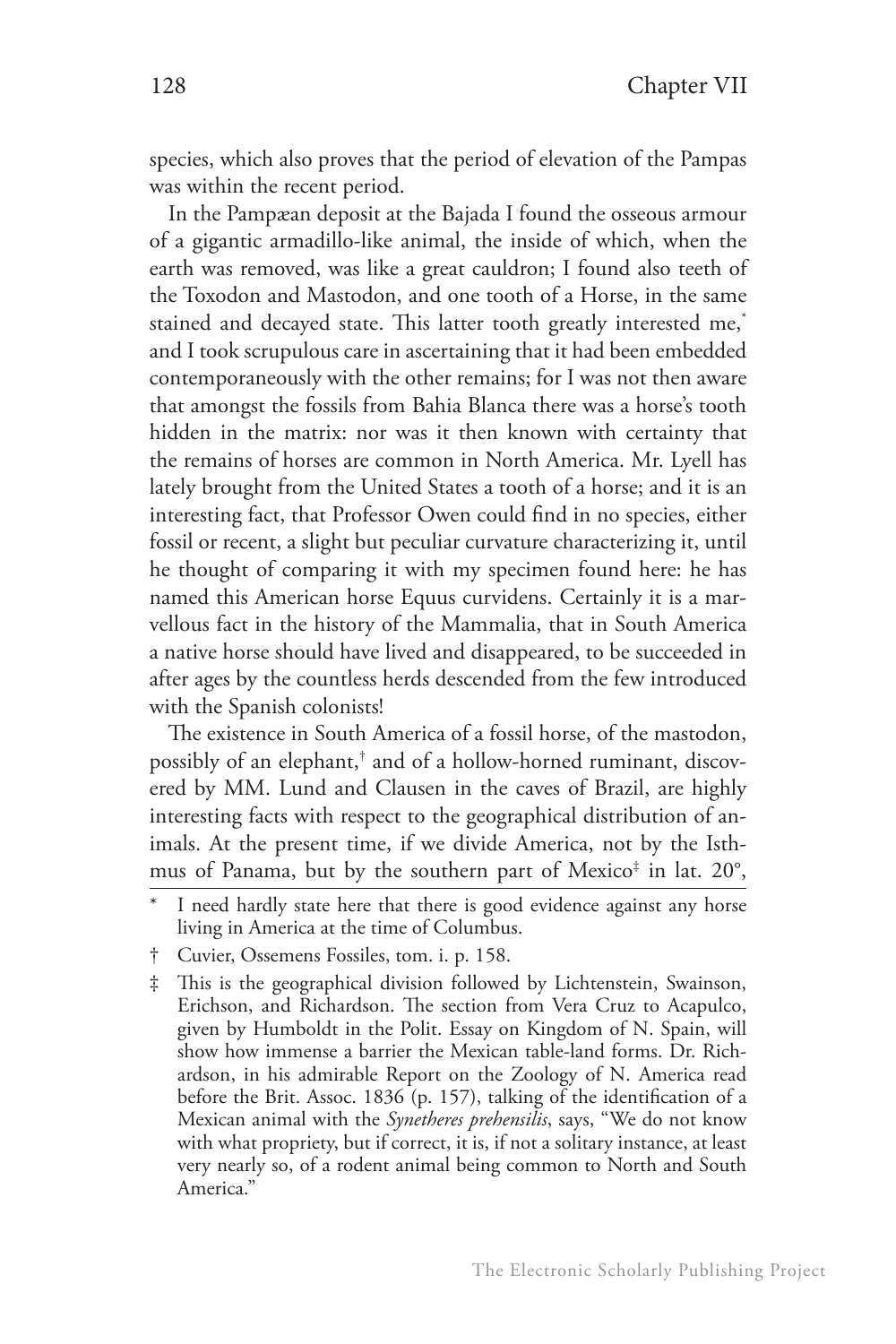where the great table-land presents an obstacle to the migration of species, by affecting the climate, and by forming, with the exception of some valleys and of a fringe of low land on the coast, a broad barrier; we shall then have the two zoological provinces of North and South America strongly contrasted with each other. Some few species alone have passed the barrier, and may be considered as wanderers from the south, such as the puma, opossum, kinkajou, and peccari. South America is characterized by possessing many peculiar gnawers, a family of monkeys, the llama, peccari, tapir, opossums, and, especially, several genera of Edentata, the order which includes the sloths, ant-eaters, and armadillos. North America, on the other hand, is characterized (putting on one side a few wandering species) by numerous peculiar gnawers, and by four genera (the ox, sheep, goat, and antelope) of hollow-horned ruminants, of which great division South America is not known to possess a single species. Formerly, but within the period when most of the now existing shells were living, North America possessed, besides hollow-horned ruminants, the elephant, mastodon, horse, and three genera of Edentata, namely, the Megatherium, Megalonyx, and Mylodon. Within nearly this same periods (as proved by the shells at Bahia Blanca) South America possessed, as we have just seen, a mastodon, horse, hollow-horned ruminant, and the same three genera (as well as several others) of the Edentata. Hence it is evident that North and South America, in having within a late geological period these several genera in common, were much more closely related in the character of their terrestrial inhabitants than they now are. The more I reflect on this case, the more interesting it appears: I know of no other instance where we can almost mark the period and manner of the splitting up of one great region into two well-characterized zoological provinces. The geologist, who is fully impressed with the vast oscillations of level which have affected the earth's crust within late periods, will not fear to speculate on the recent elevation of the Mexican platform, or, more probably, on the recent submergence of land in the West Indian Archipelago, as the cause of the present zoological separation of North and South America. The South American character of the

West Indian mammals\* seems to indicate that this archipelago was

See Dr. Richardson's Report, p. 157; also L'Institut, 1837, p. 253. Cuvier says the kinkajou is found in the larger Antilles, but this is doubtful.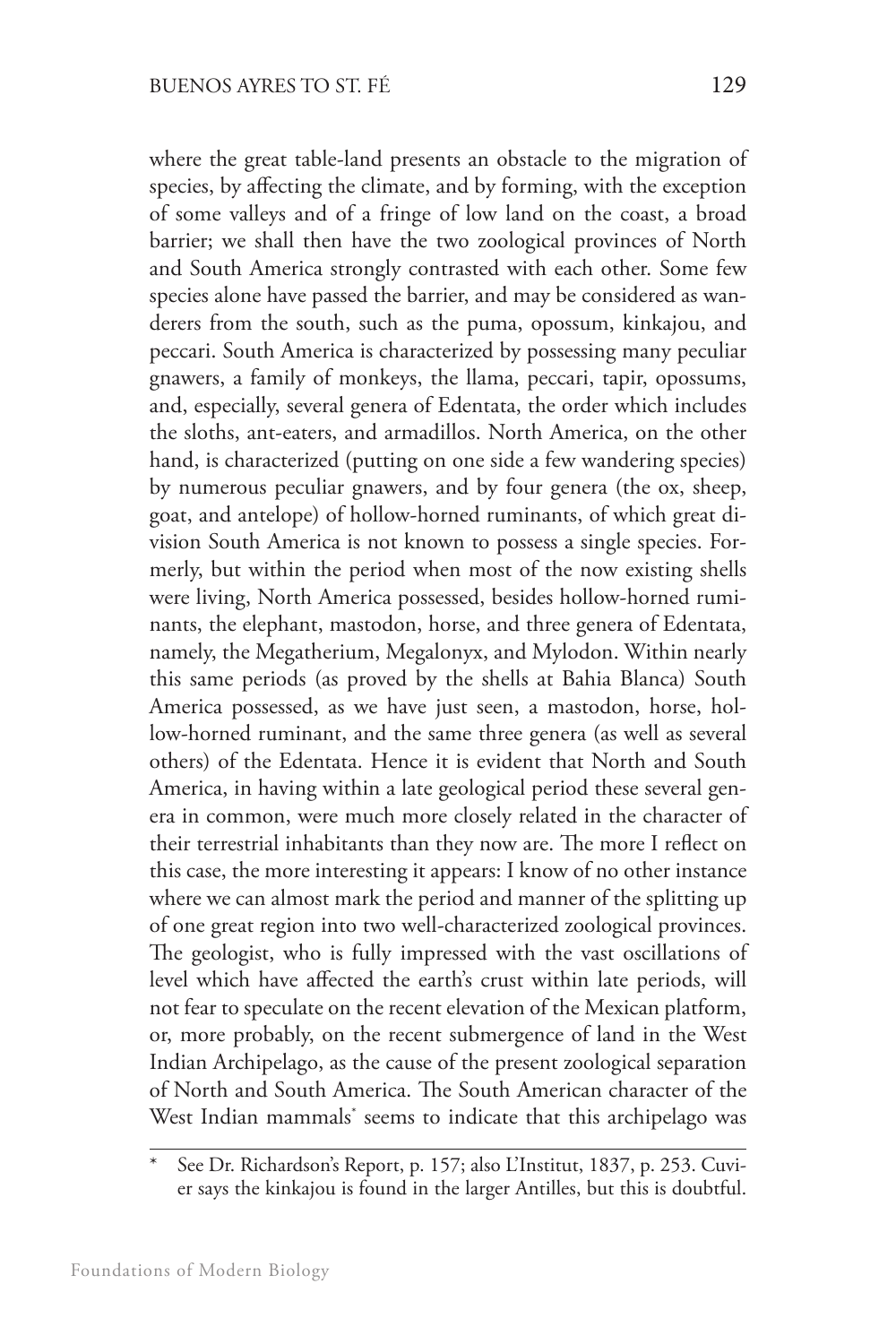formerly united to the southern continent, and that it has subsequently been an area of subsidence.

When America, and especially North America, possessed its elephants, mastodons, horse, and hollow-horned ruminants, it was much more closely related in its zoological characters to the temperate parts of Europe and Asia than it now is. As the remains of these genera are found on both sides of Behring's Straits\* and on the plains of Siberia, we are led to look to the north-western side of North America as the former point of communication between the Old and so-called New World. And as so many species, both living and extinct, of these same genera inhabit and have inhabited the Old World, it seems most probable that the North American elephants, mastodons, horse, and hollow-horned ruminants migrated, on land since submerged near Behring's Straits, from Siberia into North America, and thence, on land since submerged in the West Indies, into South America, where for a time they mingled with the forms characteristic of that southern continent, and have since become extinct.

While travelling through the country, I received several vivid descriptions of the effects of a late great drought; and the account of this may throw some light on the cases where vast numbers of animals of all kinds have been embedded together. The period included between the years 1827 and 1830 is called the "gran seco," or the great drought. During this time so little rain fell, that the vegetation, even to the thistles, failed; the brooks were dried up, and the whole country assumed the appearance of a dusty high road. This was especially the case in the northern part of the province of Buenos Ayres and the southern part of St. Fé. Very great numbers of birds, wild animals, cattle, and horses perished from the want of food and water. A man told me that the deer $^\dagger$  used to come into his courtyard to the

M. Gervais states that the Didelphis crancrivora is found there. It is certain that the West Indies possess some mammifers peculiar to themselves. A tooth of a mastodon has been brought from Bahama: Edin. New Phil. Journ. 1826, p. 395.

<sup>\*</sup> See the admirable Appendix by Dr. Buckland to Beechey's Voyage; also writings of Chamisso in Kotzebue's Voyage.

<sup>†</sup> In Capt. Owen's Surveying Voyage (vol. ii. p. 274) there is a curious account of the effects of a drought on the elephants, at Benguela (west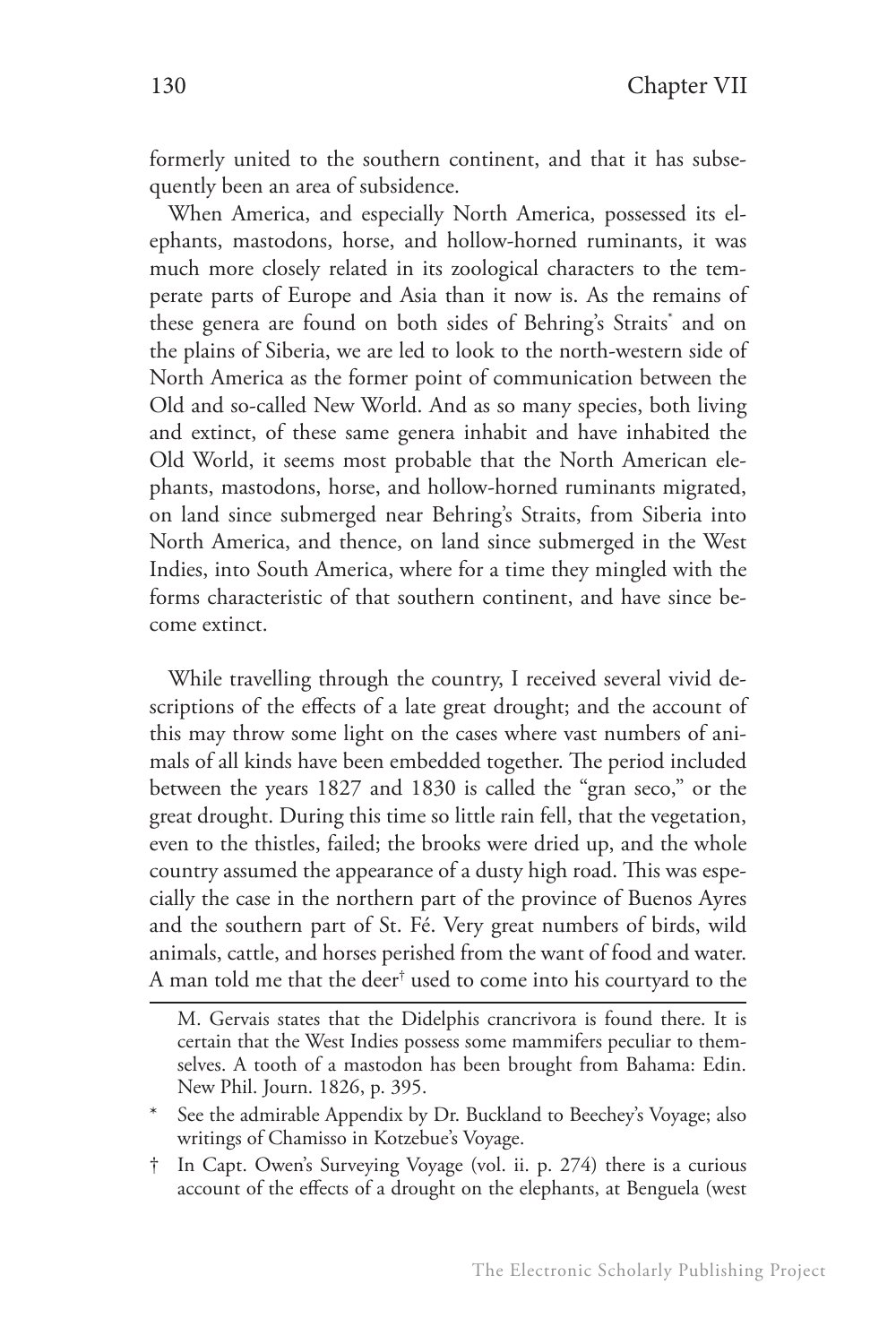well, which he had been obliged to dig to supply his own family with water; and that the partridges had hardly strength to fly away when pursued. The lowest estimation of the loss of cattle in the province of Buenos Ayres alone, was taken at one million head. A proprietor at San Pedro had previously to these years 20,000 cattle; at the end not one remained. San Pedro is situated in the middle of the finest country; and even now abounds again with animals; yet, during the latter part of the "gran seco," live cattle were brought in vessels for the consumption of the inhabitants. The animals roamed from their estancias, and, wandering far southward, were mingled together in such multitudes, that a government commission was sent from Buenos Ayres to settle the disputes of the owners. Sir Woodbine Parish informed me of another and very curious source of dispute; the ground being so long dry, such quantities of dust were blown about, that in this open country the landmarks became obliterated, and people could not tell the limits of their estates.

I was informed by an eyewitness that the cattle in herds of thousands rushed into the Parana, and being exhausted by hunger they were unable to crawl up the muddy banks, and thus were drowned. The arm of the river which runs by San Pedro was so full of putrid carcasses, that the master of a vessel told me that the smell rendered it quite impassable. Without doubt several hundred thousand animals thus perished in the river: their bodies when putrid were seen floating down the stream; and many in all probability were deposited in the estuary of the Plata. All the small rivers became highly saline, and this caused the death of vast numbers in particular spots; for when an animal drinks of such water it does not recover. Azara describes<sup>\*</sup> the fury of the wild horses on a similar occasion, rushing into the

Travels, vol. i. p. 374.

coast of Africa). "A number of these animals had some time since entered the town, in a body, to possess themselves of the wells, not being able to procure any water in the country. The inhabitants mustered, when a desperate conflict ensued, which terminated in the ultimate discomfiture of the invaders, but not until they had killed one man, and wounded several others." The town is said to have a population of nearly three thousand! Dr. Malcolmson informs me, that during a great drought in India the wild animals entered the tents of some troops at Ellore, and that a hare drank out of a vessel held by the adjutant of the regiment.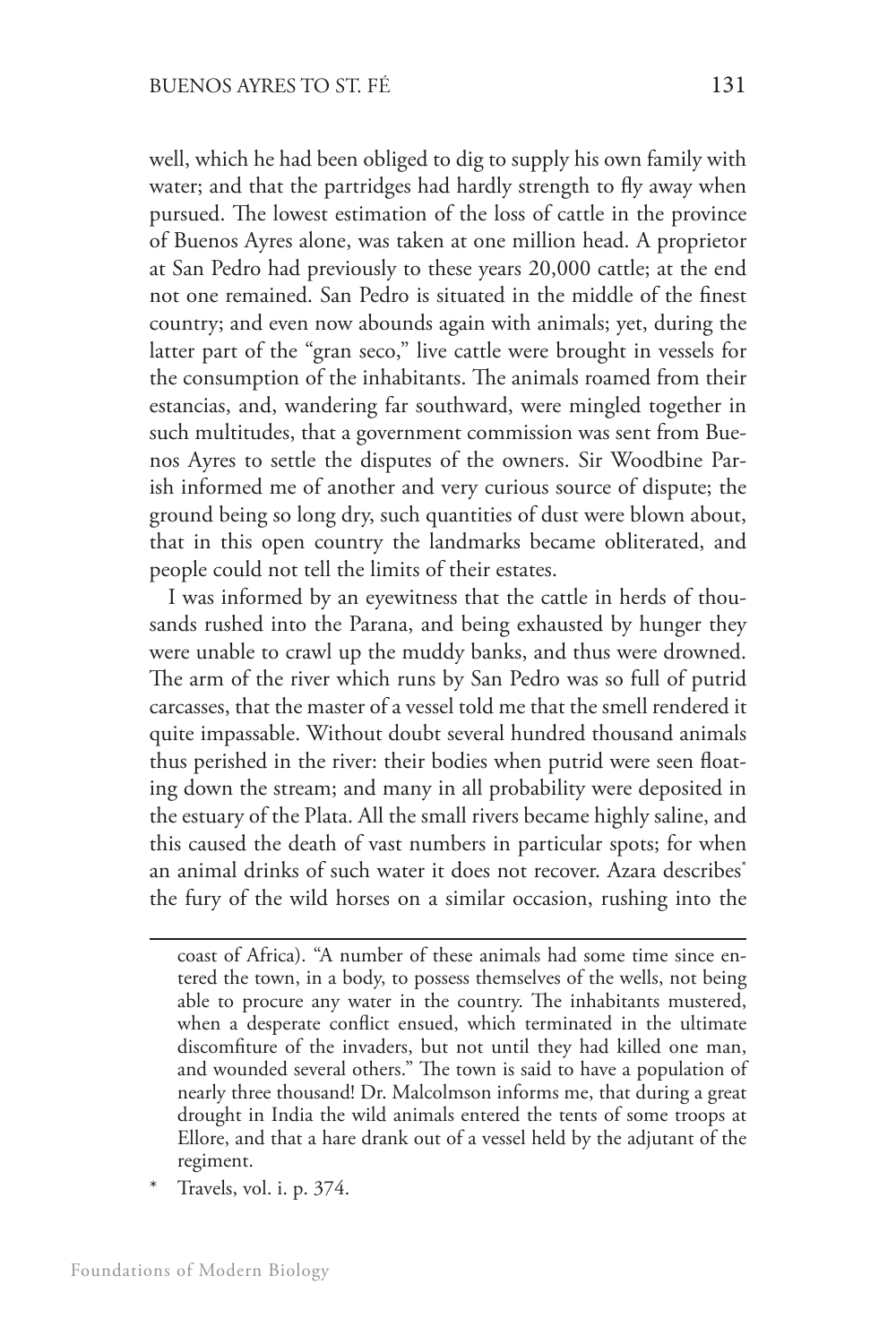marshes, those which arrived first being overwhelmed and crushed by those which followed. He adds that more than once he has seen the carcasses of upwards of a thousand wild horses thus destroyed. I noticed that the smaller streams in the Pampas were paved with a breccia of bones, but this probably is the effect of a gradual increase, rather than of the destruction at any one period. Subsequently to the drought of 1827 to '32, a very rainy season followed, which caused great floods. Hence it is almost certain that some thousands of the skeletons were buried by the deposits of the very next year. What would be the opinion of a geologist, viewing such an enormous collection of bones, of all kinds of animals and of all ages, thus embedded in one thick earthy mass? Would he not attribute it to a flood having swept over the surface of the land, rather than to the common order of things?\*

*October 12th*.—I had intended to push my excursion further, but not being quite well, I was compelled to return by a balandra, or one-masted vessel of about a hundred tons' burden, which was bound to Buenos Ayres. As the weather was not fair, we moored early in the day to a branch of a tree on one of the islands. The Parana is full of islands, which undergo a constant round of decay and renovation. In the memory of the master several large ones had disappeared, and others again had been formed and protected by vegetation. They are composed of muddy sand, without even the smallest pebble, and were then about four feet above the level of the river; but during the periodical floods they are inundated. They all present one character; numerous willows and a few other trees are bound together by a great variety of creeping plants, thus forming a thick jungle. These thickets afford a retreat for capybaras and jaguars. The fear of the latter animal quite destroyed all pleasure in scrambling through the woods. This evening I had not proceeded a hundred yards, before finding indubitable signs of the recent presence of the tiger, I was obliged to come back. On every island there were tracks; and as on the former excursion "el rastro de los Indios" had been the subject of conversation, so in this was "el rastro del tigre."

These droughts to a certain degree seem to be almost periodical; I was told the dates of several others, and the intervals were about fifteen years.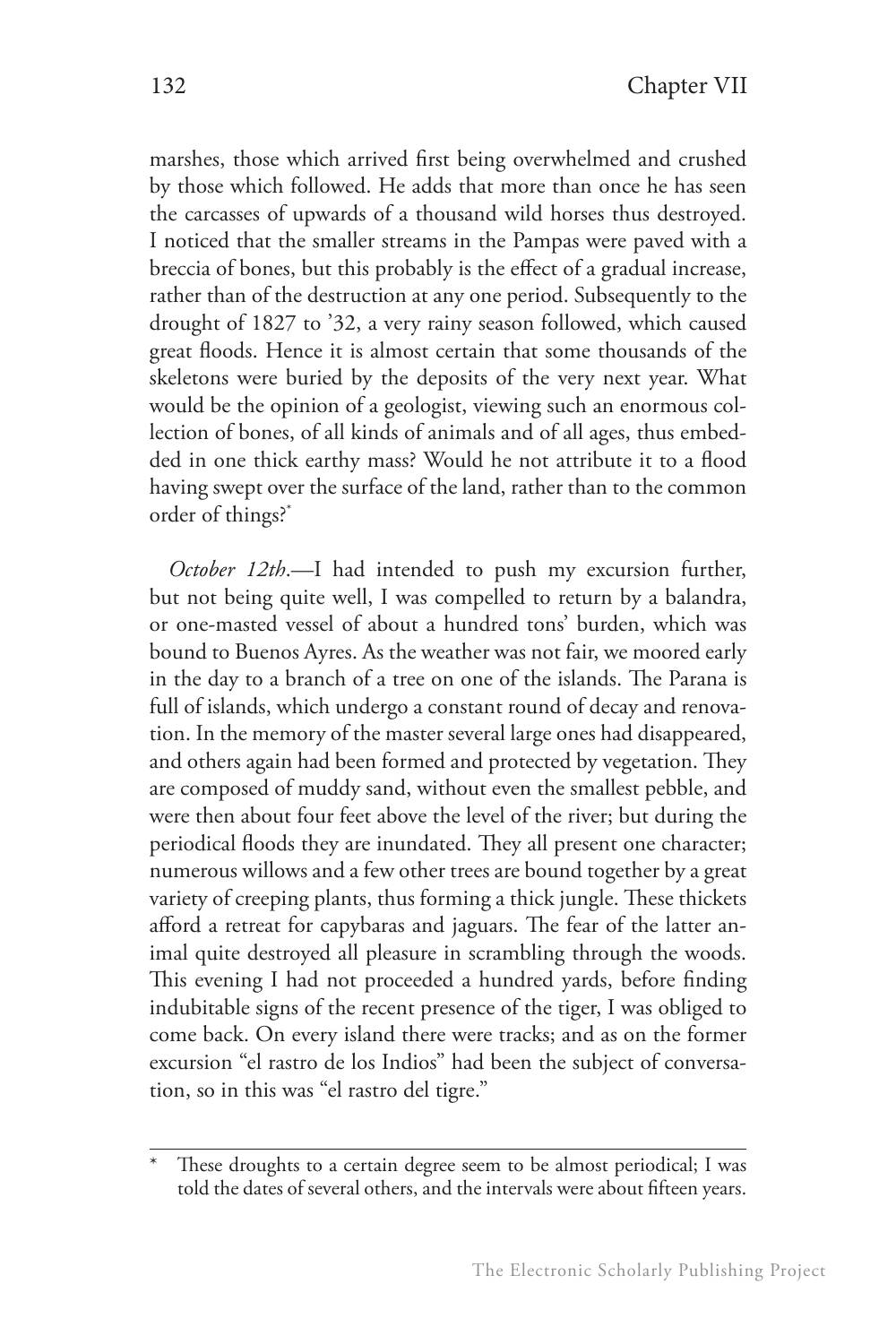The wooded banks of the great rivers appear to be the favourite haunts of the jaguar; but south of the Plata, I was told that they frequented the reeds bordering lakes: wherever they are, they seem to require water. Their common prey is the capybara, so that it is generally said, where capybaras are numerous there is little danger from the jaguar. Falconer states that near the southern side of the mouth of the Plata there are many jaguars, and that they chiefly live on fish; this account I have heard repeated. On the Parana they have killed many wood-cutters, and have even entered vessels at night. There is a man now living in the Bajada, who, coming up from below when it was dark, was seized on the deck; he escaped, however, with the loss of the use of one arm. When the floods drive these animals from the islands, they are most dangerous. I was told that a few years since a very large one found its way into a church at St. Fé: two padres entering one after the other were killed, and a third, who came to see what was the matter, escaped with difficulty. The beast was destroyed by being shot from a corner of the building which was unroofed. They commit also at these times great ravages among cattle and horses. It is said that they kill their prey by breaking their necks. If driven from the carcass, they seldom return to it. The Gauchos say that the jaguar, when wandering about at night, is much tormented by the foxes yelping as they follow him. This is a curious coincidence with the fact which is generally affirmed of the jackals accompanying, in a similarly officious manner, the East Indian tiger. The jaguar is a noisy animal, roaring much by night, and especially before bad weather.

One day, when hunting on the banks of the Uruguay, I was shown certain trees, to which these animals constantly recur for the purpose, as it is said, of sharpening their claws. I saw three well-known trees; in front, the bark was worn smooth, as if by the breast of the animal, and on each side there were deep scratches, or rather grooves, extending in an oblique line, nearly a yard in length. The scars were of different ages. A common method of ascertaining whether a jaguar is in the neighbourhood is to examine these trees. I imagine this habit of the jaguar is exactly similar to one which may any day be seen in the common cat, as with outstretched legs and exserted claws it scrapes the leg of a chair; and I have heard of young fruit-trees in an orchard in England having been thus much injured. Some such habit must also be common to the puma, for on the bare hard soil of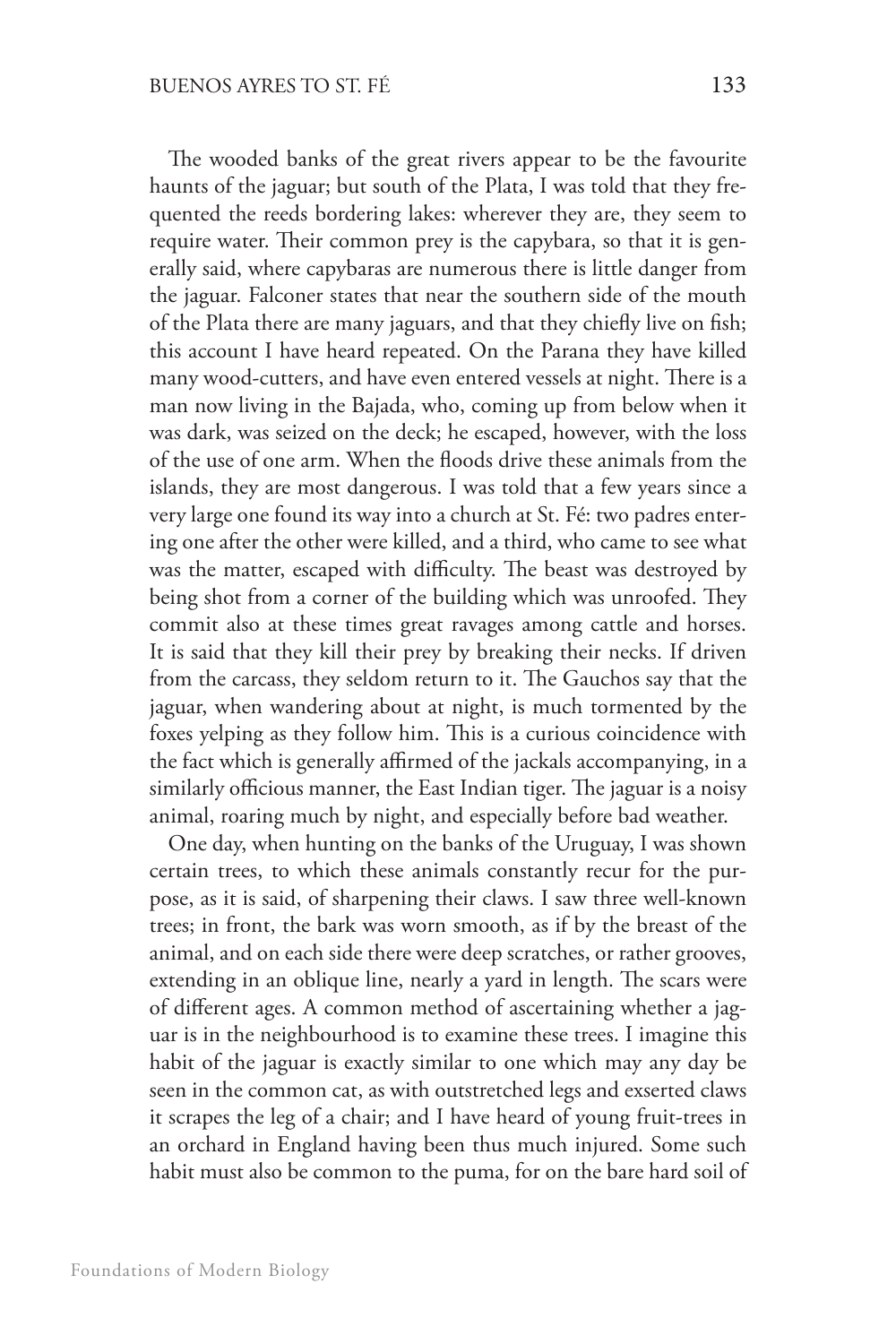Patagonia I have frequently seen scores so deep that no other animal could have made them. The object of this practice is, I believe, to tear off the ragged points of their claws, and not, as the Gauchos think, to sharpen them. The jaguar is killed, without much difficulty, by the aid of dogs baying and driving him up a tree, where he is despatched with bullets.

Owing to bad weather we remained two days at our moorings. Our only amusement was catching fish for our dinner: there were several kinds, and all good eating. A fish called the "armado" (a Silurus) is remarkable from a harsh grating noise which it makes when caught by hook and line, and which can be distinctly heard when the fish is beneath the water. This same fish has the power of firmly catching hold of any object, such as the blade of an oar or the fishing-line, with the strong spine both of its pectoral and dorsal fin. In the evening the weather was quite tropical, the thermometer standing at 79°. Numbers of fireflies were hovering about, and the musquitoes were very troublesome. I exposed my hand for five minutes, and it was soon black with them; I do not suppose there could have been less than fifty, all busy sucking.

*October 15th*.—"We got under way and passed Punta Gorda, where there is a colony of tame Indians from the province of Missiones. We sailed rapidly down the current, but before sunset, from a silly fear of bad weather, we brought-to in a narrow arm of the river. I took the boat and rowed some distance up this creek. It was very narrow, winding, and deep; on each side a wall thirty or forty feet high, formed by trees intwined with creepers, gave to the canal a singularly gloomy appearance. I here saw a very extraordinary bird, called the Scissor-beak (Rhynchops nigra). It has short legs, web feet, extremely long-pointed wings, and is of about the size of a tern. The beak is flattened laterally, that is, in a plane at right angles to that of a spoonbill or duck. It is as flat and elastic as an ivory paper-cutter, and the lower mandible, differently from every other bird, is an inch and a half longer than the upper. In a lake near Maldonado, from which the water had been nearly drained, and which, in consequence, swarmed with small fry, I saw several of these birds, generally in small flocks, flying rapidly backwards and forwards close to the surface of the lake. They kept their bills wide open, and the lower mandible half buried in the water. Thus skimming the surface, they ploughed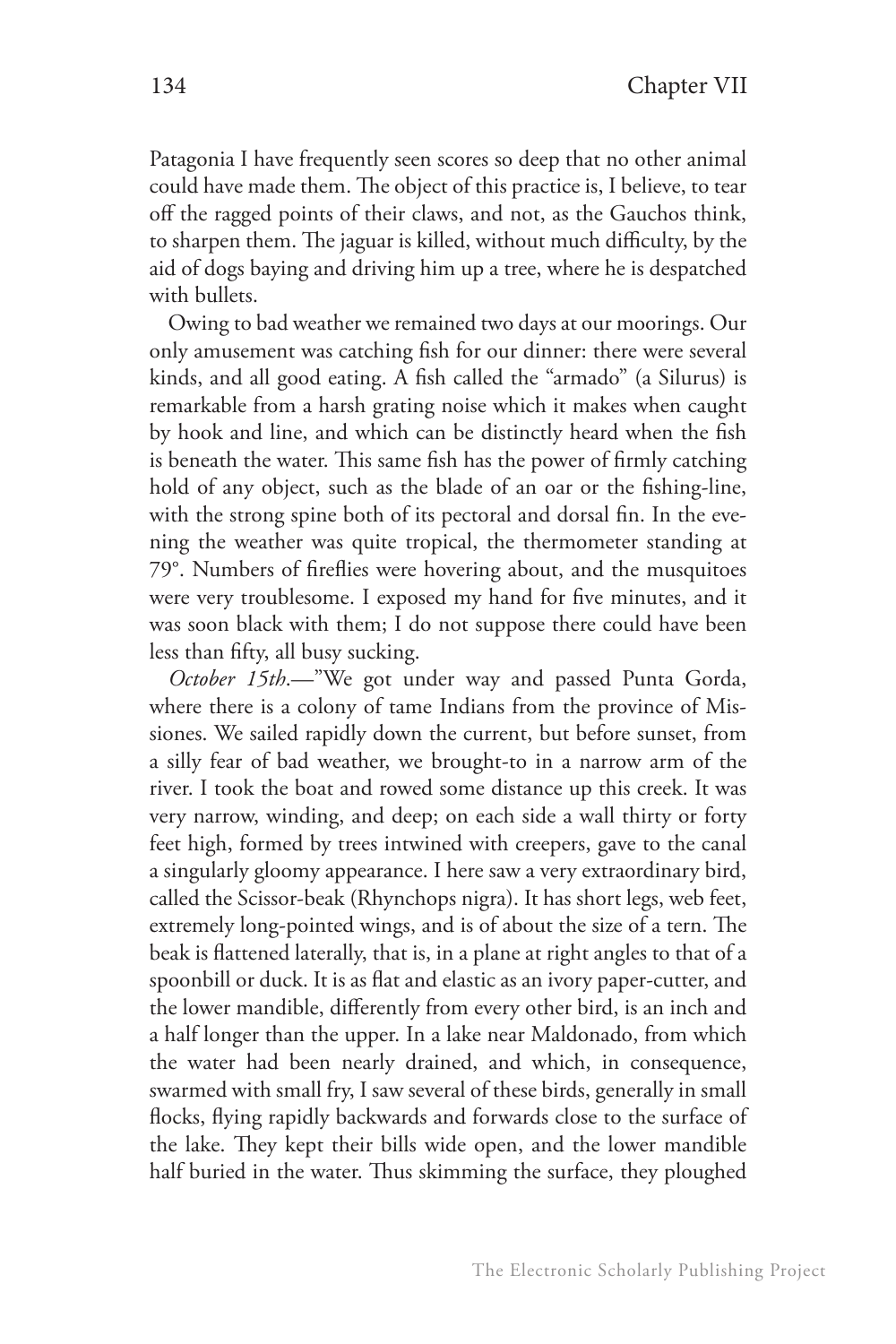it in their course: the water was quite smooth, and it formed a most curious spectacle to behold a flock, each bird leaving its narrow wake on the mirror-like surface. In their flight they frequently twist about with extreme quickness, and dexterously manage with their projecting lower mandible to plough up small fish, which are secured by the upper and shorter half of their scissor-like bills. This fact I repeatedly



saw, as, like swallows, they continued to fly backwards and forwards close before me. Occasionally when leaving the surface of the water their flight was wild, irregular, and rapid; they then uttered loud harsh cries. When these birds are fishing, the advantage of the long primary feathers of their wings, in keeping them dry, is very evident. When thus employed, their forms resemble the symbol by which many artists represent marine birds. Their tails are much used in steering their irregular course.

These birds are common far inland along the course of the Rio Parana; it is said that they remain here during the whole year, and breed in the marshes. During the day they rest in flocks on the grassy plains, at some distance from the water. Being at anchor, as I have said, in one of the deep creeks between the islands of the Parana, as the evening drew to a close, one of these scissor-beaks suddenly appeared. The water was quite still, and many little fish were rising. The bird continued for a long time to skim the surface, flying in its wild and irregular manner up and down the narrow canal, now dark with the growing night and the shadows of the overhanging trees. At Monte Video, I observed that some large flocks during the day remained on the mud-banks at the head of the harbour, in the same manner as on the grassy plains near the Parana; and every evening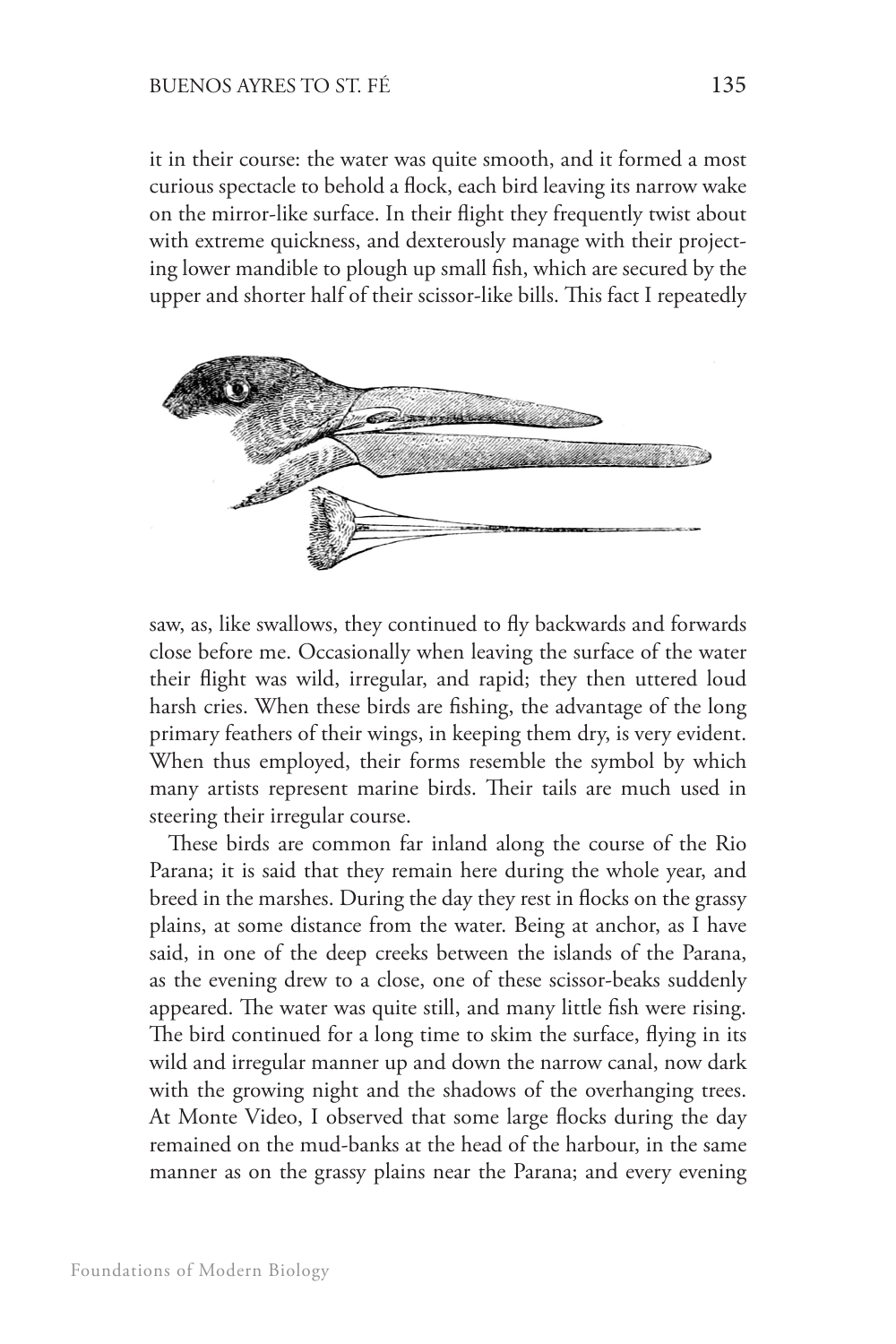they took flight seaward. From these facts I suspect that the Rhynchops generally fishes by night, at which time many of the lower animals come most abundantly to the surface. M. Lesson states that he has seen these birds opening the shells of the mactræ buried in the sand-banks on the coast of Chile: from their weak bills, with the lower mandible so much projecting, their short legs and long wings, it is very improbable that this can be a general habit.

In our course down the Parana, I observed only three other birds, whose habits are worth mentioning. One is a small kingfisher (Ceryle Americana); it has a longer tail than the European species, and hence does not sit in so stiff and upright a position. Its flight also, instead of being direct and rapid, like the course of an arrow, is weak and undulatory, as among the soft-billed birds. It utters a low note, like the clicking together of two small stones. A small green parrot (Conurus murinus), with a grey breast, appears to prefer the tall trees on the islands to any other situation for its building-place. A number of nests are placed so close together as to form one great mass of sticks. These parrots always live in flocks, and commit great ravages on the cornfields. I was told that near Colonia 2500 were killed in the course of one year. A bird with a forked tail, terminated by two long feathers (Tyrannus savana), and named by the Spaniards scissor-tail, is very common near Buenos Ayres: it commonly sits on a branch of the *ombu* tree, near a house, and thence takes a short flight in pursuit of insects, and returns to the same spot. When on the wing it presents in its manner of flight and general appearance a caricature-likeness of the common swallow. It has the power of turning very shortly in the air, and in so doing opens and shuts its tail, sometimes in a horizontal or lateral and sometimes in a vertical direction, just like a pair of scissors.

*October 16th.*—Some leagues below Rozario, the western shore of the Parana is bounded by perpendicular cliffs, which extend in a long line to below San Nicolas; hence it more resembles a sea-coast than that of a fresh-water river. It is a great drawback to the scenery of the Parana, that, from the soft nature of its banks, the water is very muddy. The Uruguay, flowing through a granitic country, is much clearer; and where the two channels unite at the head of the Plata, the waters may for a long distance be distinguished by their black and red colours. In the evening, the wind being not quite fair, as usu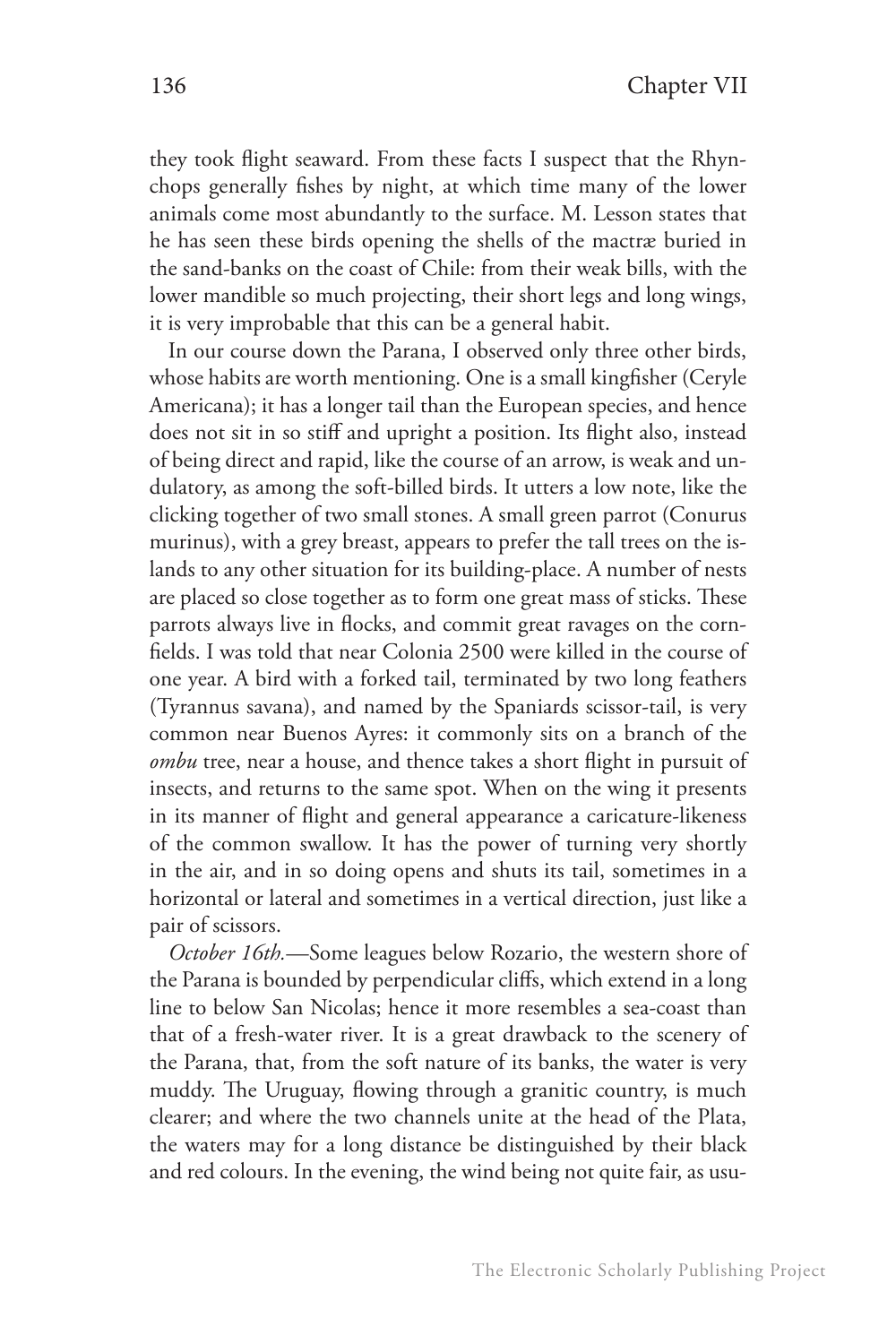al we immediately moored, and the next day, as it blew rather freshly, though with a favouring current, the master was much too indolent to think of starting. At Bajada, he was described to me as "hombre muy aflicto"—a man always miserable to get on; but certainly he bore all delays with admirable resignation. He was an old Spaniard, and had been many years in this country. He professed a great liking to the English, but stoutly maintained that the battle of Trafalgar was merely won by the Spanish captains having been all bought over; and that the only really gallant action on either side was performed by the Spanish admiral. It struck me as rather characteristic, that this man should prefer his countrymen being thought the worst of traitors, rather than unskilful or cowardly.

*18th and 19th.*—We continued slowly to sail down the noble stream: the current helped us but little. We met, during our descent, very few vessels. One of the best gifts of nature, in so grand a channel of communication, seems here wilfully thrown away — a river in which ships might navigate from a temperate country, as surprisingly abundant in certain productions as destitute of others, to another possessing a tropical climate, and a soil which, according to the best of judges, M. Bonpland, is perhaps unequalled in fertility in any part of the world. How different would have been the aspect of this river if English colonists had by good fortune first sailed up the Plata! What noble towns would now have occupied its shores! Till the death of Francia, the Dictator of Paraguay, these two countries must remain distinct, as if placed on opposite sides of the globe. And when the old bloody-minded tyrant is gone to his long account, Paraguay will be torn by revolutions, violent in proportion to the previous unnatural calm. That country will have to learn, like every other South American state, that a republic cannot succeed till it contains a certain body of men imbued with the principles of justice and honour.

*October 20th*.—Being arrived at the mouth of the Parana, and as I was very anxious to reach Buenos Ayres, I went on shore at Las Conchas, with the intention of riding there. Upon landing, I found to my great surprise that I was to a certain degree a prisoner. A violent revolution having broken out, all the ports were laid under an embargo. I could not return to my vessel, and as for going by land to the city, it was out of the question. After a long conversation with the commandant, I obtained permission to go the next day to General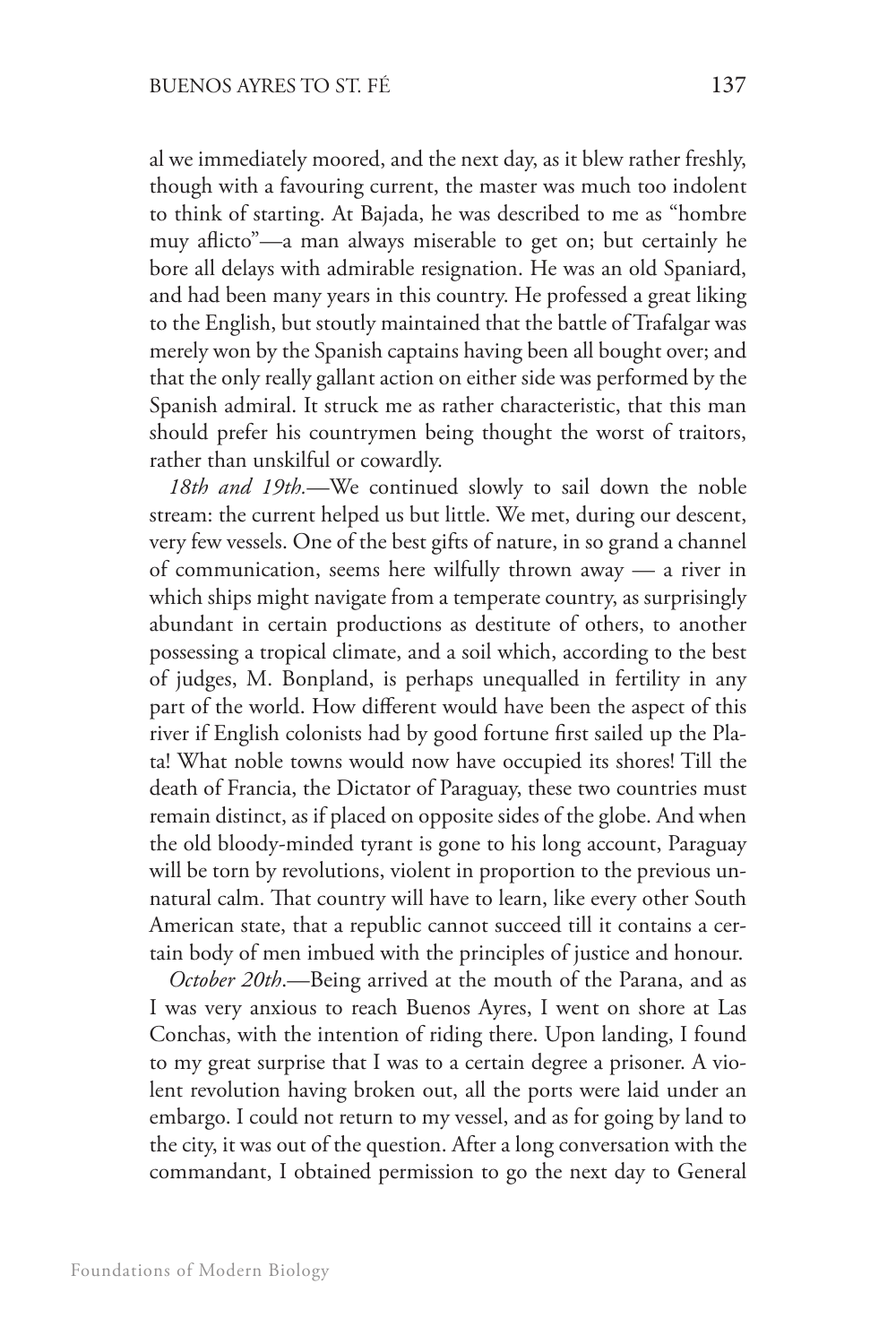Rolor, who commanded a division of the rebels on this side the capital. In the morning I rode to the encampment. The general, officers, and soldiers, all appeared, and I believe really were, great villains. The general, the very evening before he left the city, voluntarily went to the Governor, and with his hand to his heart, pledged his word of honour that he at least would remain faithful to the last. The general told me that the city was in a state of close blockade, and that all he could do was to give me a passport to the commander-in-chief of the rebels at Quilmes. We had therefore to take a great sweep round the city, and it was with much difficulty that we procured horses. My reception at the encampment was quite civil, but I was told it was impossible that I could be allowed to enter the city. I was very anxious about this, as I anticipated the Beagle's departure from the Rio Plata earlier than it took place. Having mentioned, however, General Rosas's obliging kindness to me when at the Colorado, magic itself could not have altered circumstances quicker than did this conversation. I was instantly told that though they could not give me a passport, if I chose to leave my guide and horses, I might pass their sentinels. I was too glad to accept of this, and an officer was sent with me to give directions that I should not be stopped at the bridge. The road for the space of a league was quite deserted. I met one party of soldiers, who were satisfied by gravely looking at an old passport: and at length I was not a little pleased to find myself within the city.

This revolution was supported by scarcely any pretext of grievances: but in a state which, in the course of nine months (from February to October, 1820), underwent fifteen changes in its government each governor, according to the constitution, being elected for three years—it would be very unreasonable to ask for pretexts. In this case, a party of men—who, being attached to Rosas, were disgusted with the governor Balcarce—to the number of seventy left the city, and with the cry of Rosas the whole country took arms. The city was then blockaded, no provisions, cattle or horses, were allowed to enter; besides this, there was only a little skirmishing, and a few men daily killed. The outside party well knew that by stopping the supply of meat they would certainly be victorious. General Rosas could not have known of this rising; but it appears to be quite consonant with the plans of his party. A year ago he was elected governor, but he refused it, unless the Sala would also confer on him extraordinary